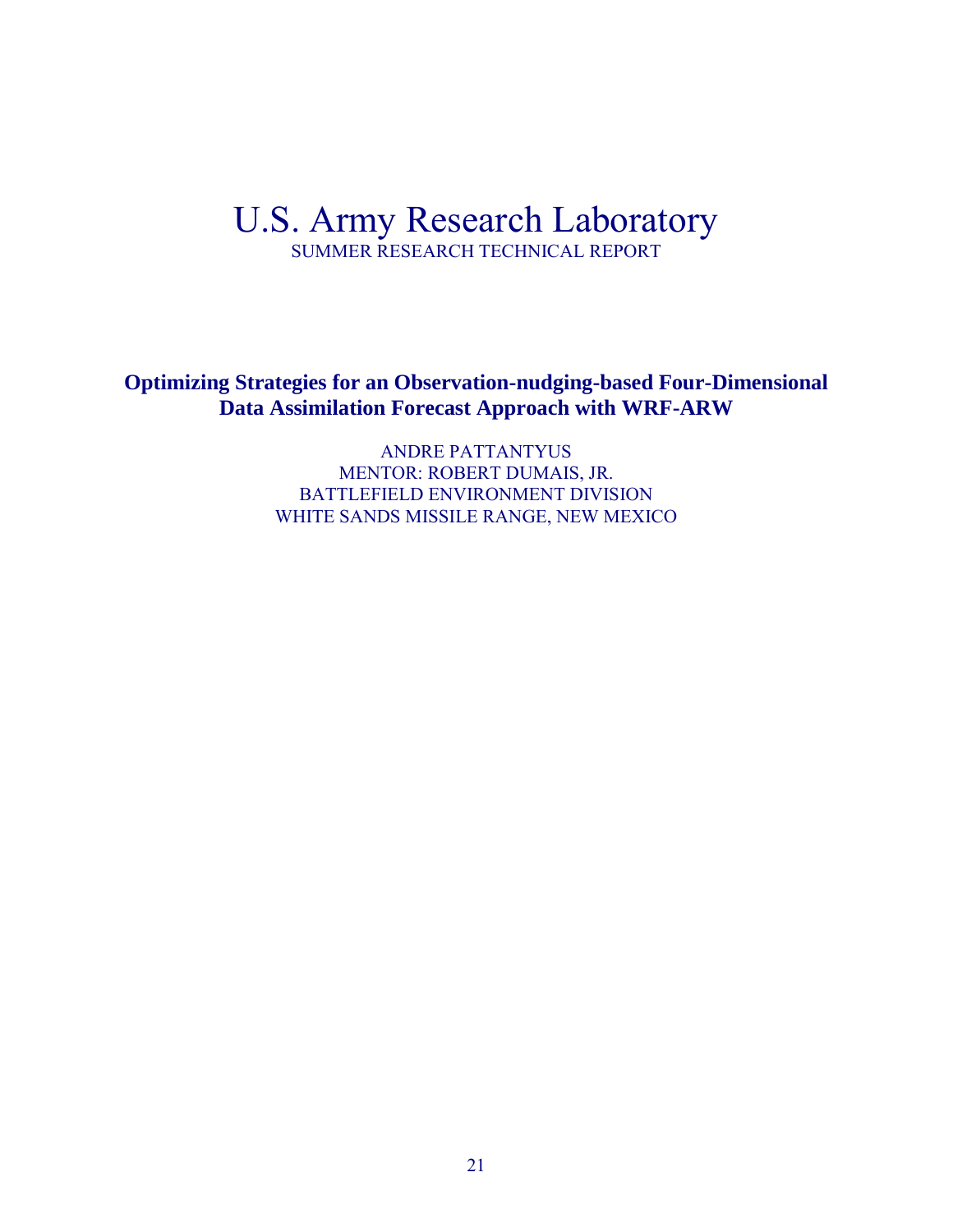|                                                                                                                                                                                                                                                                                                                                                                                                                                                                                                                                                                                                                                                                                                                                                                                                                                                                    | <b>Report Documentation Page</b>                                                                                                                                                                                                                                                                                                                                                                                                                                                                                                                                                                                                                                                                                                                                                                                                                                                                                                                                                                                                                                                                                                                                                                                                                                                                                                                                                                                                           |                |                                |                                  | Form Approved<br>OMB No. 0704-0188 |
|--------------------------------------------------------------------------------------------------------------------------------------------------------------------------------------------------------------------------------------------------------------------------------------------------------------------------------------------------------------------------------------------------------------------------------------------------------------------------------------------------------------------------------------------------------------------------------------------------------------------------------------------------------------------------------------------------------------------------------------------------------------------------------------------------------------------------------------------------------------------|--------------------------------------------------------------------------------------------------------------------------------------------------------------------------------------------------------------------------------------------------------------------------------------------------------------------------------------------------------------------------------------------------------------------------------------------------------------------------------------------------------------------------------------------------------------------------------------------------------------------------------------------------------------------------------------------------------------------------------------------------------------------------------------------------------------------------------------------------------------------------------------------------------------------------------------------------------------------------------------------------------------------------------------------------------------------------------------------------------------------------------------------------------------------------------------------------------------------------------------------------------------------------------------------------------------------------------------------------------------------------------------------------------------------------------------------|----------------|--------------------------------|----------------------------------|------------------------------------|
| Public reporting burden for the collection of information is estimated to average 1 hour per response, including the time for reviewing instructions, searching existing data sources, gathering and<br>maintaining the data needed, and completing and reviewing the collection of information. Send comments regarding this burden estimate or any other aspect of this collection of information,<br>including suggestions for reducing this burden, to Washington Headquarters Services, Directorate for Information Operations and Reports, 1215 Jefferson Davis Highway, Suite 1204, Arlington<br>VA 22202-4302. Respondents should be aware that notwithstanding any other provision of law, no person shall be subject to a penalty for failing to comply with a collection of information if it<br>does not display a currently valid OMB control number. |                                                                                                                                                                                                                                                                                                                                                                                                                                                                                                                                                                                                                                                                                                                                                                                                                                                                                                                                                                                                                                                                                                                                                                                                                                                                                                                                                                                                                                            |                |                                |                                  |                                    |
| 1. REPORT DATE<br><b>AUG 2011</b>                                                                                                                                                                                                                                                                                                                                                                                                                                                                                                                                                                                                                                                                                                                                                                                                                                  |                                                                                                                                                                                                                                                                                                                                                                                                                                                                                                                                                                                                                                                                                                                                                                                                                                                                                                                                                                                                                                                                                                                                                                                                                                                                                                                                                                                                                                            | 2. REPORT TYPE |                                | <b>3. DATES COVERED</b>          | 00-00-2011 to 00-00-2011           |
| <b>4. TITLE AND SUBTITLE</b>                                                                                                                                                                                                                                                                                                                                                                                                                                                                                                                                                                                                                                                                                                                                                                                                                                       |                                                                                                                                                                                                                                                                                                                                                                                                                                                                                                                                                                                                                                                                                                                                                                                                                                                                                                                                                                                                                                                                                                                                                                                                                                                                                                                                                                                                                                            |                |                                | 5a. CONTRACT NUMBER              |                                    |
| <b>Optimizing Strategies For An Observation-Nudging-Based</b><br><b>Four-Dimensional Data Assimilation Forecast Approach With</b><br><b>WRF-ARW</b>                                                                                                                                                                                                                                                                                                                                                                                                                                                                                                                                                                                                                                                                                                                |                                                                                                                                                                                                                                                                                                                                                                                                                                                                                                                                                                                                                                                                                                                                                                                                                                                                                                                                                                                                                                                                                                                                                                                                                                                                                                                                                                                                                                            |                |                                | 5b. GRANT NUMBER                 |                                    |
|                                                                                                                                                                                                                                                                                                                                                                                                                                                                                                                                                                                                                                                                                                                                                                                                                                                                    |                                                                                                                                                                                                                                                                                                                                                                                                                                                                                                                                                                                                                                                                                                                                                                                                                                                                                                                                                                                                                                                                                                                                                                                                                                                                                                                                                                                                                                            |                |                                |                                  | 5c. PROGRAM ELEMENT NUMBER         |
| 6. AUTHOR(S)                                                                                                                                                                                                                                                                                                                                                                                                                                                                                                                                                                                                                                                                                                                                                                                                                                                       |                                                                                                                                                                                                                                                                                                                                                                                                                                                                                                                                                                                                                                                                                                                                                                                                                                                                                                                                                                                                                                                                                                                                                                                                                                                                                                                                                                                                                                            |                |                                | 5d. PROJECT NUMBER               |                                    |
|                                                                                                                                                                                                                                                                                                                                                                                                                                                                                                                                                                                                                                                                                                                                                                                                                                                                    |                                                                                                                                                                                                                                                                                                                                                                                                                                                                                                                                                                                                                                                                                                                                                                                                                                                                                                                                                                                                                                                                                                                                                                                                                                                                                                                                                                                                                                            |                |                                | <b>5e. TASK NUMBER</b>           |                                    |
|                                                                                                                                                                                                                                                                                                                                                                                                                                                                                                                                                                                                                                                                                                                                                                                                                                                                    |                                                                                                                                                                                                                                                                                                                                                                                                                                                                                                                                                                                                                                                                                                                                                                                                                                                                                                                                                                                                                                                                                                                                                                                                                                                                                                                                                                                                                                            |                |                                | 5f. WORK UNIT NUMBER             |                                    |
| 7. PERFORMING ORGANIZATION NAME(S) AND ADDRESS(ES)<br><b>Battlefield Environment Division, White Sands Missile Range, NM, 88002</b>                                                                                                                                                                                                                                                                                                                                                                                                                                                                                                                                                                                                                                                                                                                                |                                                                                                                                                                                                                                                                                                                                                                                                                                                                                                                                                                                                                                                                                                                                                                                                                                                                                                                                                                                                                                                                                                                                                                                                                                                                                                                                                                                                                                            |                |                                | <b>REPORT NUMBER</b>             | 8. PERFORMING ORGANIZATION         |
| 9. SPONSORING/MONITORING AGENCY NAME(S) AND ADDRESS(ES)                                                                                                                                                                                                                                                                                                                                                                                                                                                                                                                                                                                                                                                                                                                                                                                                            |                                                                                                                                                                                                                                                                                                                                                                                                                                                                                                                                                                                                                                                                                                                                                                                                                                                                                                                                                                                                                                                                                                                                                                                                                                                                                                                                                                                                                                            |                |                                | 10. SPONSOR/MONITOR'S ACRONYM(S) |                                    |
|                                                                                                                                                                                                                                                                                                                                                                                                                                                                                                                                                                                                                                                                                                                                                                                                                                                                    |                                                                                                                                                                                                                                                                                                                                                                                                                                                                                                                                                                                                                                                                                                                                                                                                                                                                                                                                                                                                                                                                                                                                                                                                                                                                                                                                                                                                                                            |                |                                | NUMBER(S)                        | 11. SPONSOR/MONITOR'S REPORT       |
| <b>12. DISTRIBUTION/AVAILABILITY STATEMENT</b><br><b>13. SUPPLEMENTARY NOTES</b><br>See also ADA548876                                                                                                                                                                                                                                                                                                                                                                                                                                                                                                                                                                                                                                                                                                                                                             | Approved for public release; distribution unlimited                                                                                                                                                                                                                                                                                                                                                                                                                                                                                                                                                                                                                                                                                                                                                                                                                                                                                                                                                                                                                                                                                                                                                                                                                                                                                                                                                                                        |                |                                |                                  |                                    |
| 14. ABSTRACT<br><b>15. SUBJECT TERMS</b>                                                                                                                                                                                                                                                                                                                                                                                                                                                                                                                                                                                                                                                                                                                                                                                                                           | The Weather Research and Forecasting model is an open-source numerical weather prediction model with<br>numerous features, such as the four-dimensional data assimilation system, an option to nudge forecasts to<br>observations in order to improve forecast quality and performance. This process can act as a dynamical<br>initialization prior to the forecast period to reduce errors that result from interpolation across the grid.<br>For data void regions, assimilating observations from a temporary network could vastly improve forecasts<br>in the region. However, users must specify how much influence each observation will get in the model and<br>over how large an area each observation will influence. These weighting factors will have a great effect on<br>the forecast quality. This research attempts to determine the optimal setting of the radius of influence for<br>upper air and surface observations within the assimilation system. A case study over Yuma, AZ, is<br>examined in which a low-pressure system produced dynamic and orographic precipitation across the<br>region. Observations from the U.S. Air Force in Yuma will be assimilated into Weather Research and<br>Forecasting for the 06 coordinated universal time forecast for an entire 24-h forecast cycle. Results suggest<br>upper air observations have a greater impact on forecast accuracy given a large radius of influence. |                |                                |                                  |                                    |
| 16. SECURITY CLASSIFICATION OF:                                                                                                                                                                                                                                                                                                                                                                                                                                                                                                                                                                                                                                                                                                                                                                                                                                    |                                                                                                                                                                                                                                                                                                                                                                                                                                                                                                                                                                                                                                                                                                                                                                                                                                                                                                                                                                                                                                                                                                                                                                                                                                                                                                                                                                                                                                            |                | 17. LIMITATION OF              | 18. NUMBER                       | 19a. NAME OF                       |
| a. REPORT                                                                                                                                                                                                                                                                                                                                                                                                                                                                                                                                                                                                                                                                                                                                                                                                                                                          | b. ABSTRACT                                                                                                                                                                                                                                                                                                                                                                                                                                                                                                                                                                                                                                                                                                                                                                                                                                                                                                                                                                                                                                                                                                                                                                                                                                                                                                                                                                                                                                | c. THIS PAGE   | <b>ABSTRACT</b>                | OF PAGES                         | <b>RESPONSIBLE PERSON</b>          |
| unclassified                                                                                                                                                                                                                                                                                                                                                                                                                                                                                                                                                                                                                                                                                                                                                                                                                                                       | unclassified                                                                                                                                                                                                                                                                                                                                                                                                                                                                                                                                                                                                                                                                                                                                                                                                                                                                                                                                                                                                                                                                                                                                                                                                                                                                                                                                                                                                                               | unclassified   | Same as<br><b>Report (SAR)</b> | 19                               |                                    |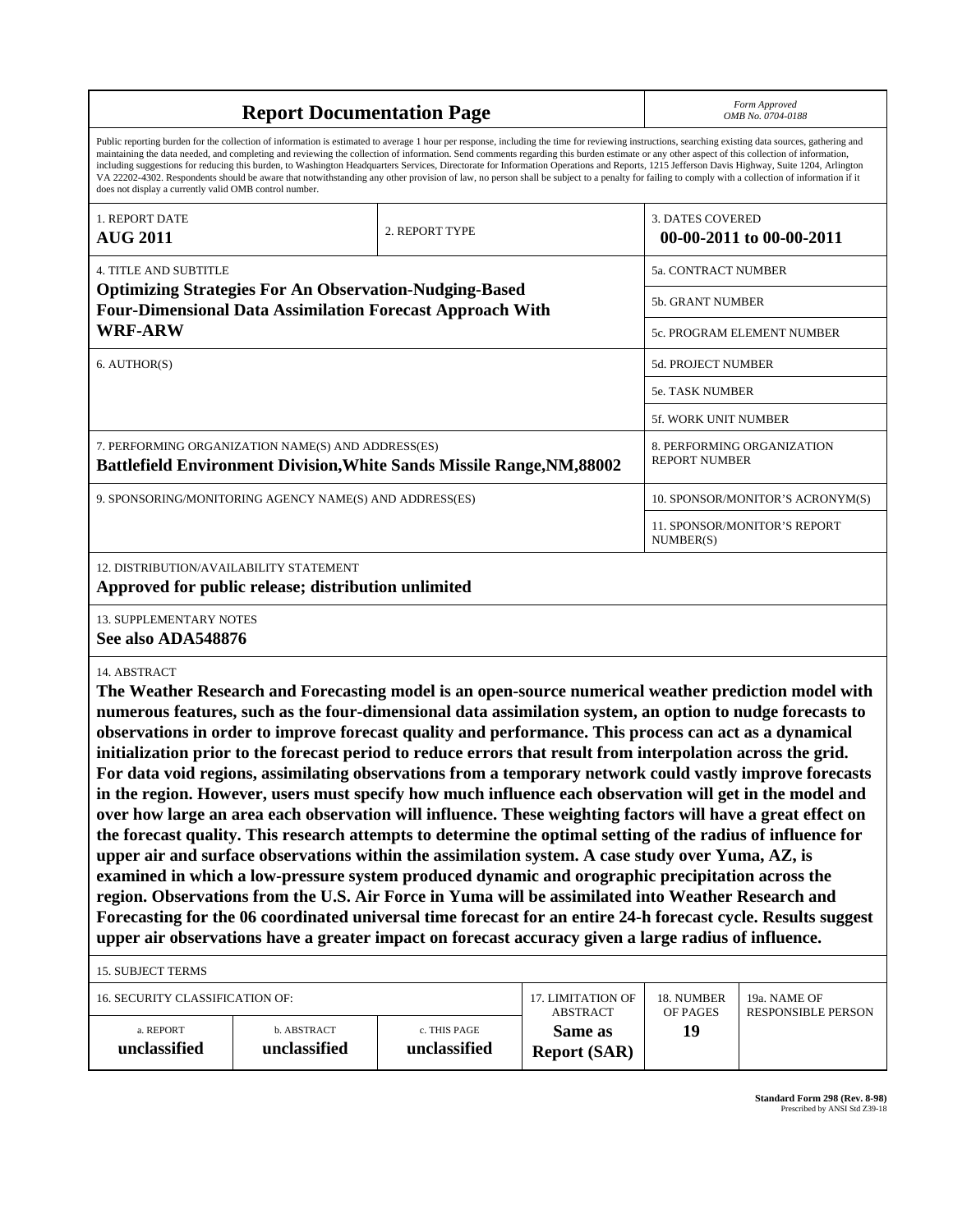## **Contents**

|    | <b>List of Figures</b>        | 23 |
|----|-------------------------------|----|
|    | <b>List of Tables</b>         | 23 |
|    | <b>Abstract</b>               | 24 |
|    | <b>Acknowledgments</b>        | 25 |
|    | <b>Student Bio</b>            | 26 |
| 1. | <b>Introduction</b>           | 27 |
|    | 2. Experimental Design        | 29 |
|    | 3. Results and Discussion     | 30 |
| 4. | <b>Summary and Conclusion</b> | 36 |
| 5. | <b>References</b>             | 38 |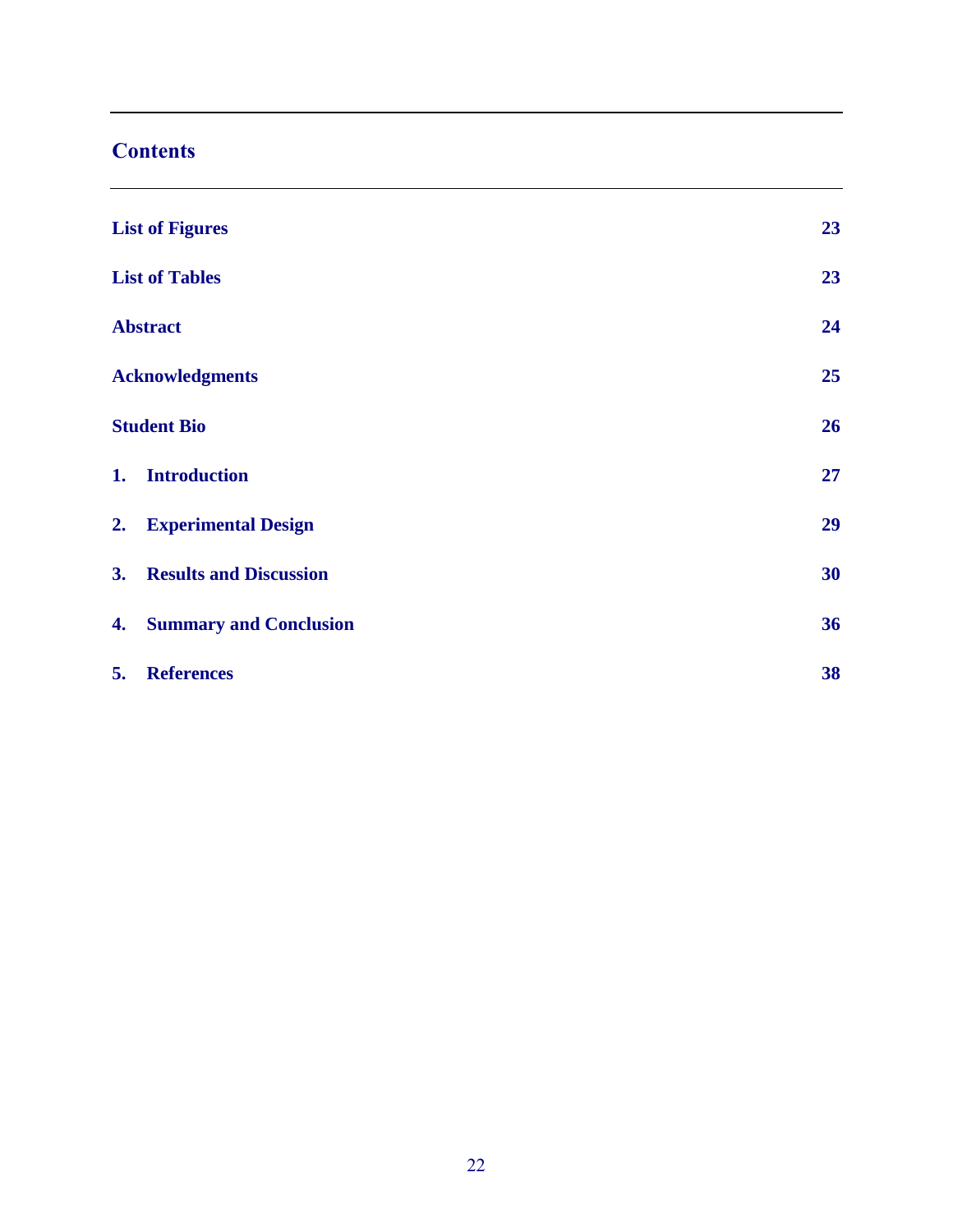# **List of Figures**

| Figure 1. Domain configurations for (a) domain 1 and (b) domain 2. Assimilated<br>observations are represented as circles (surface stations) and triangles (radiosondes) and<br>their radii of influence are approximated by the open circles with radii equal to 120 km<br>and 60 km in (a) and 40 km and 20 km in (b). Verification stations are also labeled with | .29 |
|----------------------------------------------------------------------------------------------------------------------------------------------------------------------------------------------------------------------------------------------------------------------------------------------------------------------------------------------------------------------|-----|
| Figure 2. Estimated one day accumulated precipitation from radar ending 12 UTC 1                                                                                                                                                                                                                                                                                     | 31  |
| Figure 3. Experimental accumulated precipitation for the entire simulation over domain 1.                                                                                                                                                                                                                                                                            | 32  |
| Figure 4. Observed and experimental accumulated precipitation in domain 1 for (a) KNYL,                                                                                                                                                                                                                                                                              | 32  |
| Figure 5. (a) Temperatures and (b) dewpoints at KNYL valid 07 UTC 30 Nov 2007 - 06 UTC                                                                                                                                                                                                                                                                               | 33  |
| Figure 6. Model reflectivity and upper-level winds from experiment (L) HLRAD and (R)<br>SMRAD valid 02 UTC 1 December 2007 (top) and 03 UTC 1 December 2007 (bottom)34                                                                                                                                                                                               |     |
| Figure 7. Experimental accumulated precipitation for entire simulation period over domain 2.                                                                                                                                                                                                                                                                         | .35 |
| Figure 8. Observed and experimental accumulated precipitation in domain 2 for (a) KNYL,                                                                                                                                                                                                                                                                              | .35 |
|                                                                                                                                                                                                                                                                                                                                                                      |     |

## **List of Tables**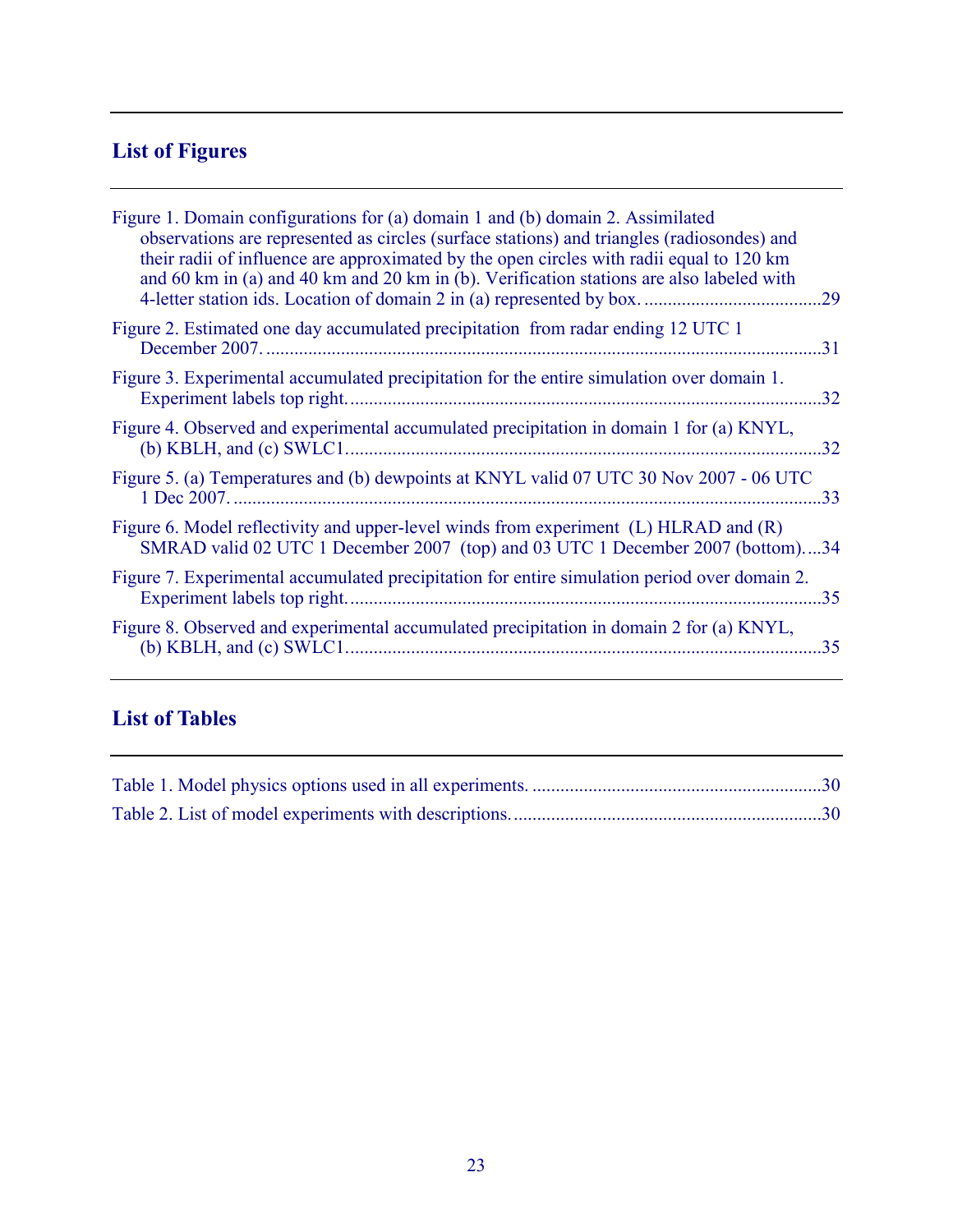#### **Abstract**

The Weather Research and Forecasting model is an open-source numerical weather prediction model with numerous features, such as the four-dimensional data assimilation system, an option to nudge forecasts to observations in order to improve forecast quality and performance. This process can act as a dynamical initialization prior to the forecast period to reduce errors that result from interpolation across the grid. For data void regions, assimilating observations from a temporary network could vastly improve forecasts in the region. However, users must specify how much influence each observation will get in the model and over how large an area each observation will influence. These weighting factors will have a great effect on the forecast quality. This research attempts to determine the optimal setting of the radius of influence for upper air and surface observations within the assimilation system. A case study over Yuma, AZ, is examined in which a low-pressure system produced dynamic and orographic precipitation across the region. Observations from the U.S. Air Force in Yuma will be assimilated into Weather Research and Forecasting for the 06 coordinated universal time forecast for an entire 24-h forecast cycle. Results suggest upper air observations have a greater impact on forecast accuracy given a large radius of influence.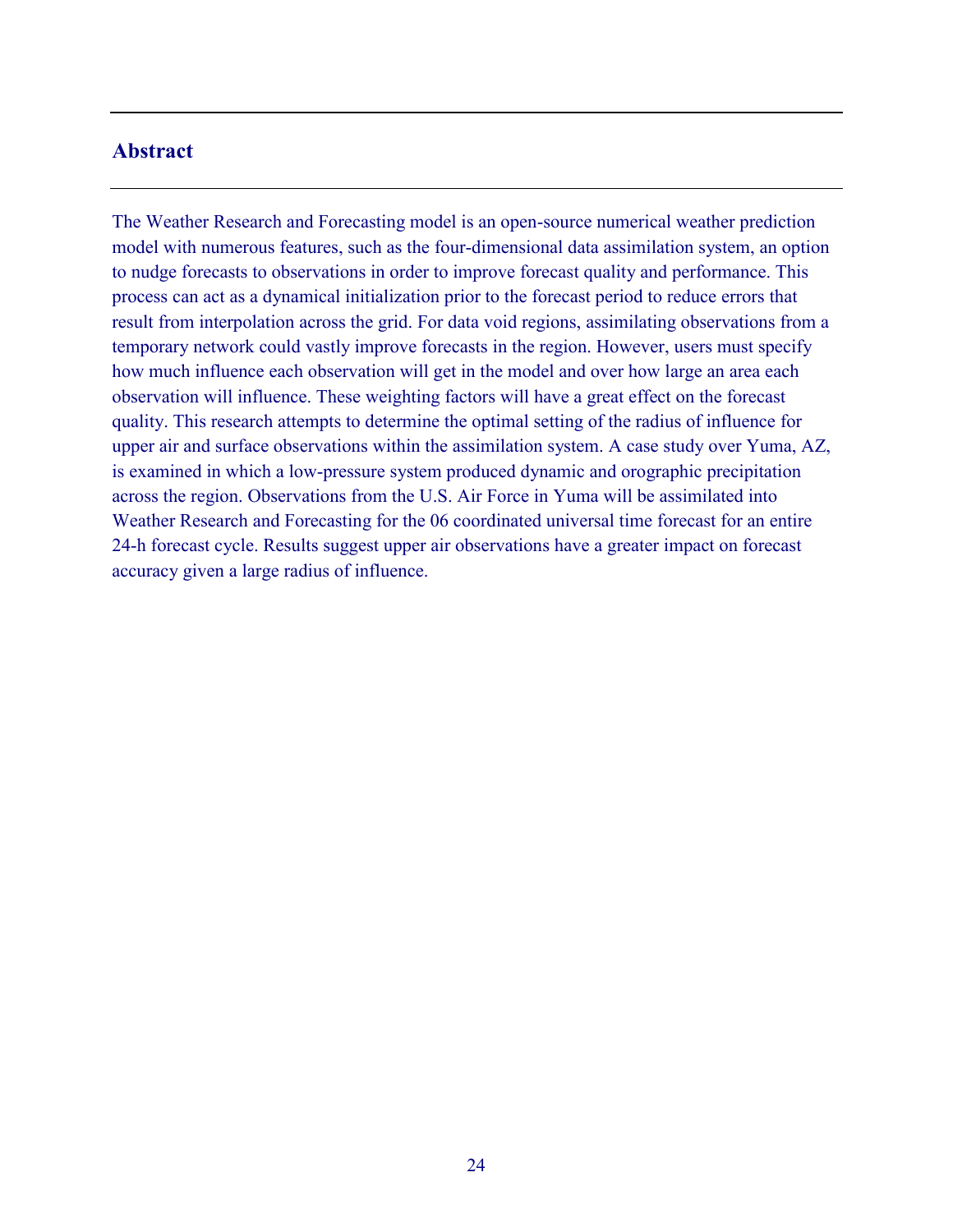### **Acknowledgments**

I would like to acknowledge the mentorship provided by Robert Dumais, Jr., for providing leadership and focus on research goals. Technical support was provided by Richard Padilla and Robert Flanigan. Thanks to Yuma Proving Ground (YPG) for providing the data for this project. Thanks also to the rest of the U.S. Army Research Laboratory (ARL) staff at White Sands Missile Range (WSMR) for a pleasant working environment and for making me feel welcome for the summer internship.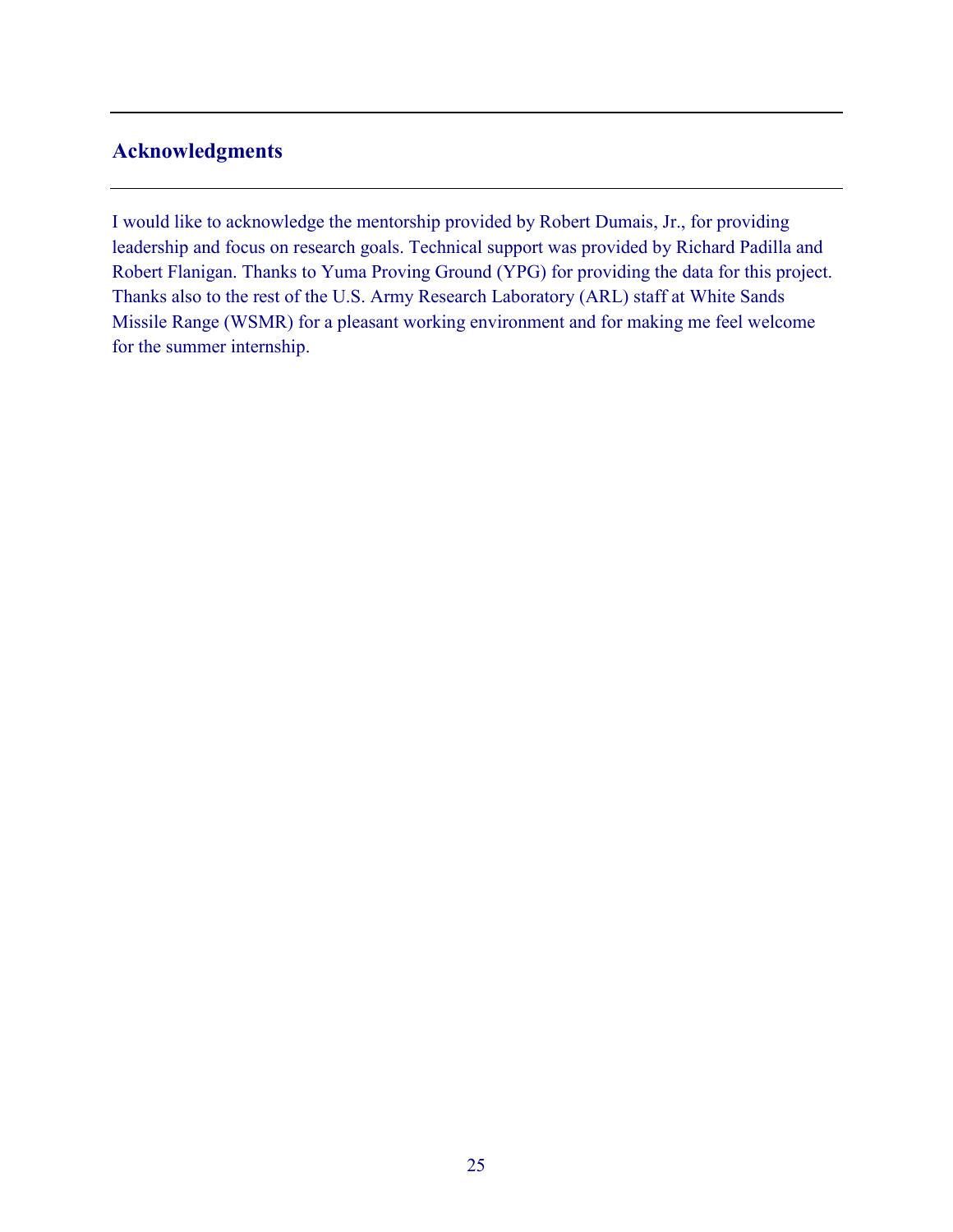#### **Student Bio**

I received my B.S. in Meteorology from Plymouth State University, NH, in 2007. I received my M.S. in Meteorology from Florida Institute of Technology in 2010. My master's thesis titled "Numerical Investigations of Mountain Flows in the Las Vegas and Owens Valleys" involved high resolution mesoscale modeling using the WRF-ARW. In June 2011, I was the lead author of "Improving High-Resolution Model Forecasts of Downslope winds in the Las Vegas Valley," which was published in the *Journal of Applied Meteorology and Climatology*. This paper was the result of my master's thesis research. I also presented this research at the Florida Academy of Sciences Annual Meeting in March 2010, the  $5<sup>th</sup>$  International Symposium on Computational Wind Engineering in May 2010, the International symposium for the Advancement of Boundary Layer Remote Sensing in June 2010, and the AMS Annual Meeting in January 2011. I am currently in the Environmental Science Ph.D. program at Florida Tech and continue to research the use of the WRF-ARW at high-spatial resolution over complex terrain and the use of fourdimensional data assimilation (FDDA). Other interests include the use of the WRF-ARW and FDDA for short-term cycling forecasts for wind farms. I plan to pursue a career in applications meteorology and mesoscale modeling.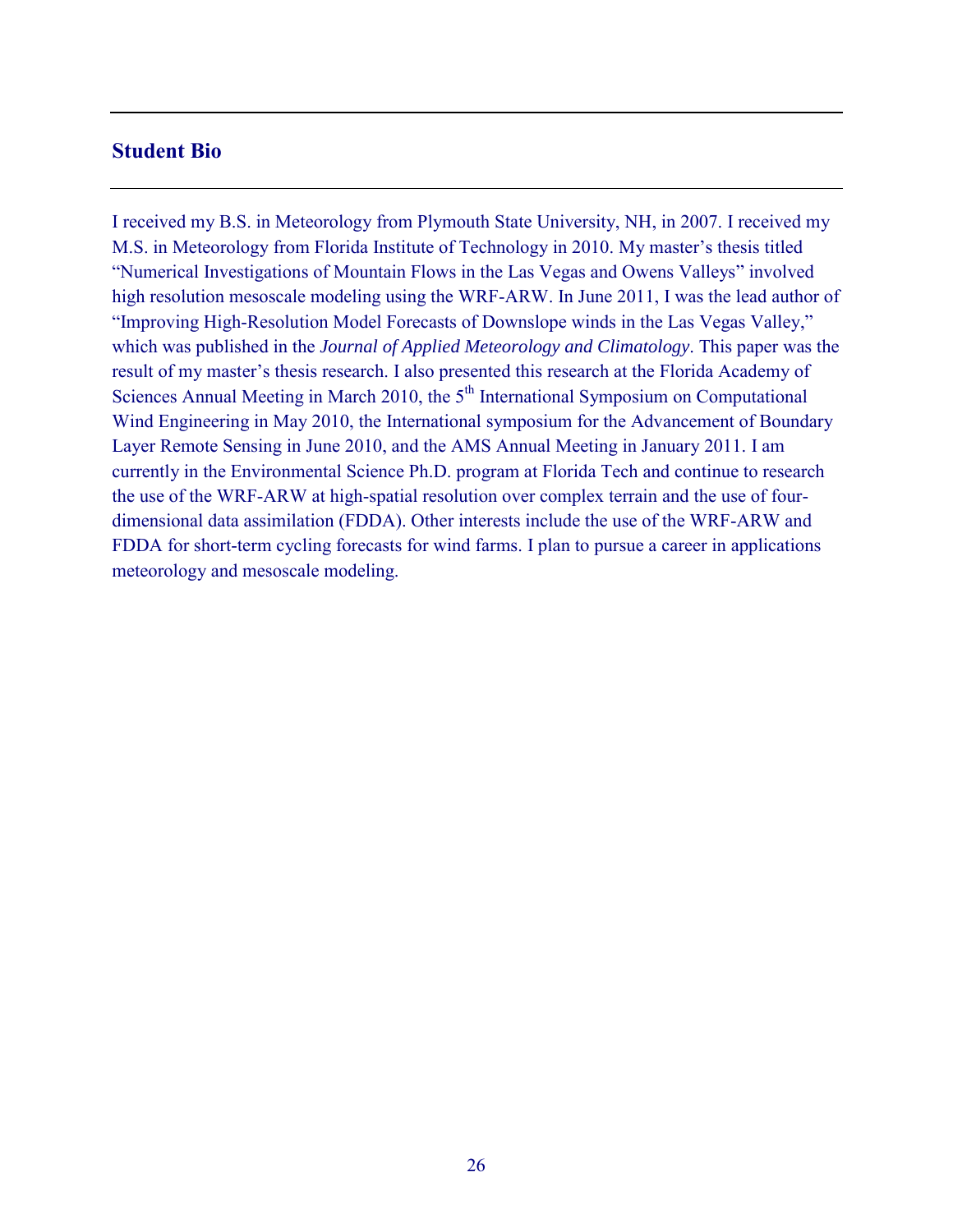#### **1. Introduction**

U.S. Army test ranges, garrison installations, and tactical battle regions are often located in regions of complex terrain that depend on accurate, high-resolution weather analyses and forecasts to carry out routine tests, daily activities, and mission execution operations. An efficient yet sophisticated high-resolution modeling system is required to both ingest local and regional sources of weather data, and to produce detailed local forecasts/nowcasts, which capture the unique time-dependent flow and sensible weather conditions related to complex terrain environments under varying synoptic and mesoscale forcing states. Unfortunately, neither local observations nor the courser resolution global and mesoscale model outputs from national centers are able to resolve these local factors in their data analyses and forecasts (*1*). This is especially the case in many areas where military personnel are stationed or deployed. In such areas, sufficient or reliable weather data is often limited or may lack altogether, despite the presence of complex local terrain and land use features. This poses a serious challenge for highresolution mesoscale numerical weather prediction (NWP) models that rely on denser networks of weather observation sites and platforms to provide both surface and upper air data for forecast initialization. If observation data is lacking over most of a mesoscale forecast region, the highresolution model tends to interpolate the sparse observations across the entire region (and rely more on interpolated background model states provided by a previously executed courser external model run). This will certainly have a negative impact on the high-resolution forecasts if the observations and background model states do not resolve the critical and dominant mesoscale and synoptic details. The Advanced Research version of the Weather Research and Forecasting (WRF-ARW) model has the capability to ingest observations and relax (or nudge) the model towards these observations in order to produce a more accurate short-range forecast.

A form of continuous and dynamic atmospheric data assimilation called four-dimensional data assimilation (FDDA), or observation/station nudging, has demonstrated the potential to improve mesoscale model initializations and short-range forecasts based upon the insertion of local/regional asynoptically observed direct weather quantities (temperature, winds, moisture, pressure) into model integration through fictitious relaxation "forcing" terms. Each grid point in observation-nudging FDDA is relaxed or "nudged" based upon weighted averages of each innovation (i.e., differences between the observation and external background model value at a given location). These weights are based upon a grid-dependent horizontal radius of observation influence, observation time window, vertical influence, and parameter-specific nudging/relaxation time-scale magnitude values determined through user-specified namelist values. The time window allows one to ramp observational nudging up and down. A new FDDA user-specified parameter in the WRF-ARW v3.2.1 namelist is "obs\_sfcfact", which allows the user to specify a smaller radius of influence for surface observations while maintaining a larger radius of influence for upper air observations. Additional namelist flexibility in v3.2.1 is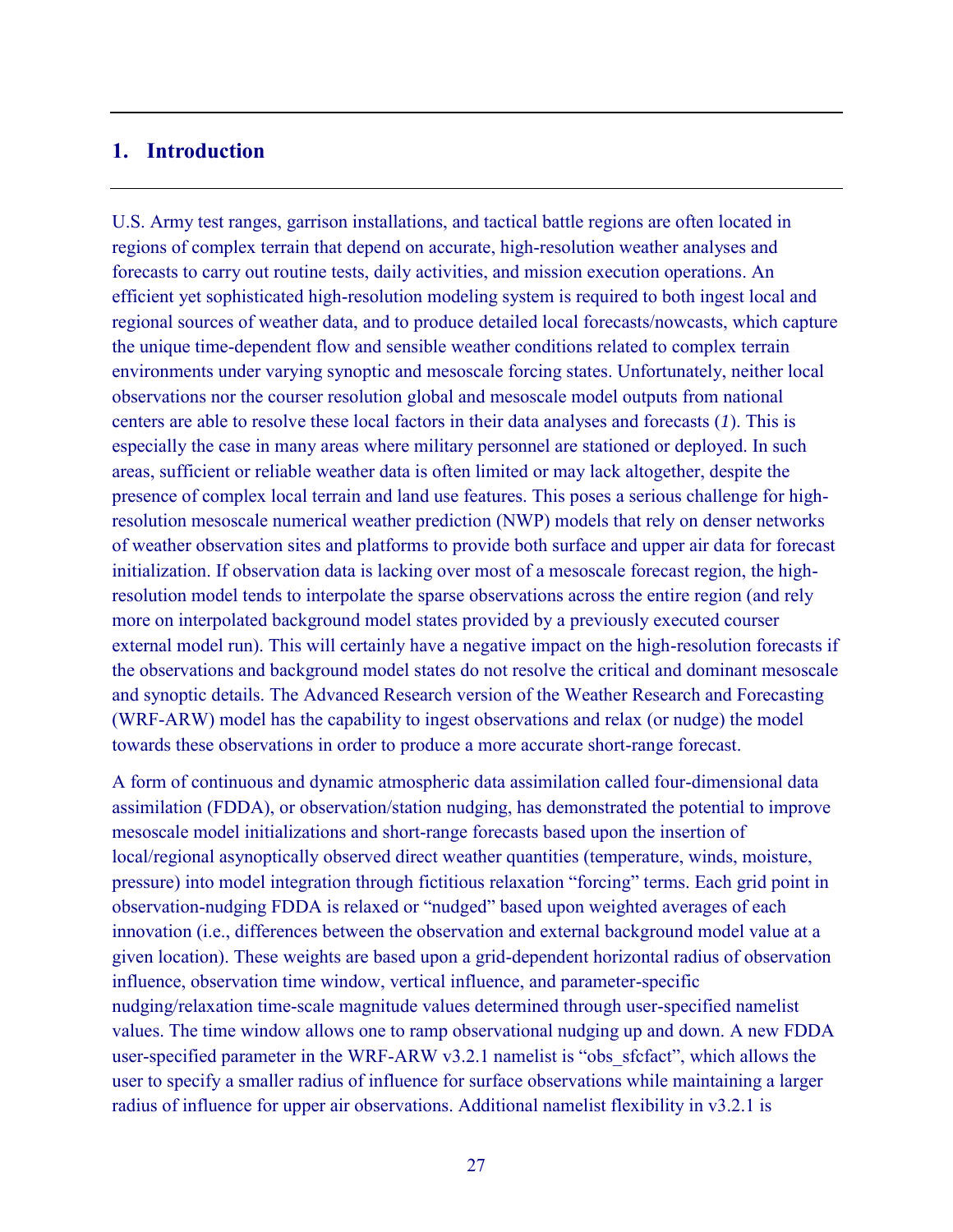allowing a user to specify the vertical influence depth within the model planetary boundary layer of surface observations, based also upon the particular boundary layer stability regime.

Incorporation of the observation-nudging FDDA system into the WRF-ARW framework has been followed by numerous studies highlighting the improvement in forecasts. Studies by Penn State (*2*) found improvements at all model levels and grid resolutions (down to 4 km) by using FDDA over CONUS and Alaska for all variables being ingested. Attempts to improve precipitation forecasts in Israel via FDDA, and with grid resolutions down to 1 km, verified favorably against observations (*3*). Researchers noted forecast skill degraded with decreasing resolution due to inadequate representation of orographic forcing. A study over White Sands Missile Range in 2005 (*4*) found that a model surface cold bias reduced explicit precipitation forecasts. However, the model was able to capture the dominant orographically-generated precipitation. Initial results from Dugway Proving Ground, UT, suggest that the model FDDA was able to better capture a precipitation event than its predecessor MM5, even though the FDDA had not been fully updated to match that of the MM5 FDDA yet (*1*). Although improvements to traditional model forecasts have been shown through the use of FDDA, a number of questions remain on the effect of the user-specified weighting factors and the use of isotropic weighting. In observation nudging, experience-based ad-hoc weighting functions act as the "Kalman gain" used in more sophisticated analysis/data assimilation systems such as 3DVAR, 4DVAR, and EnKF. The Kalman gain in these more sophisticated systems relies upon optimally-estimated values of background and observation errors. Computationally, FDDA observation nudging is a more efficient approach, and its continuous versus intermittent assimilation method is advantageous for high spatial/temporal scales, and asynoptic data rates and observing frequencies.

Given the high cost of upper air versus surface observations and the difficulty in deploying systems in the field, it is necessary to quantify the impact of both types of observations on the model's FDDA, which may, in turn, be synoptic/mesoscale-forcing and location-dependent. In particular, what size to make the radius of influence for observations? How much improvement is there from surface versus upper air observations? In this way, strategies for optimizing FDDA can be developed, and the number of observations needed can be determined based on forecast needs. It is hypothesized for this study of a dynamically forced southwestern U.S. precipitation event that upper air data will have a larger impact on forecast accuracy.

A series of model experiments were carried out over Yuma Proving Grounds (YPG), AZ, from 0600 UTC 30 November to 0600 UTC 1 December 2007. Observations were ingested into WRF-ARW FDDA from the YPG base surface mesonet. Special radiosondes were released across YPG at close to a 90-min frequency throughout much of this day in support of special ongoing range exercises, and these were incorporated through the FDDA. Verification of the model results was done using available NWS and Mesowest surface stations outside of the YPG mesonet but within the model domain both in close and far proximity to YPG FDDA stations.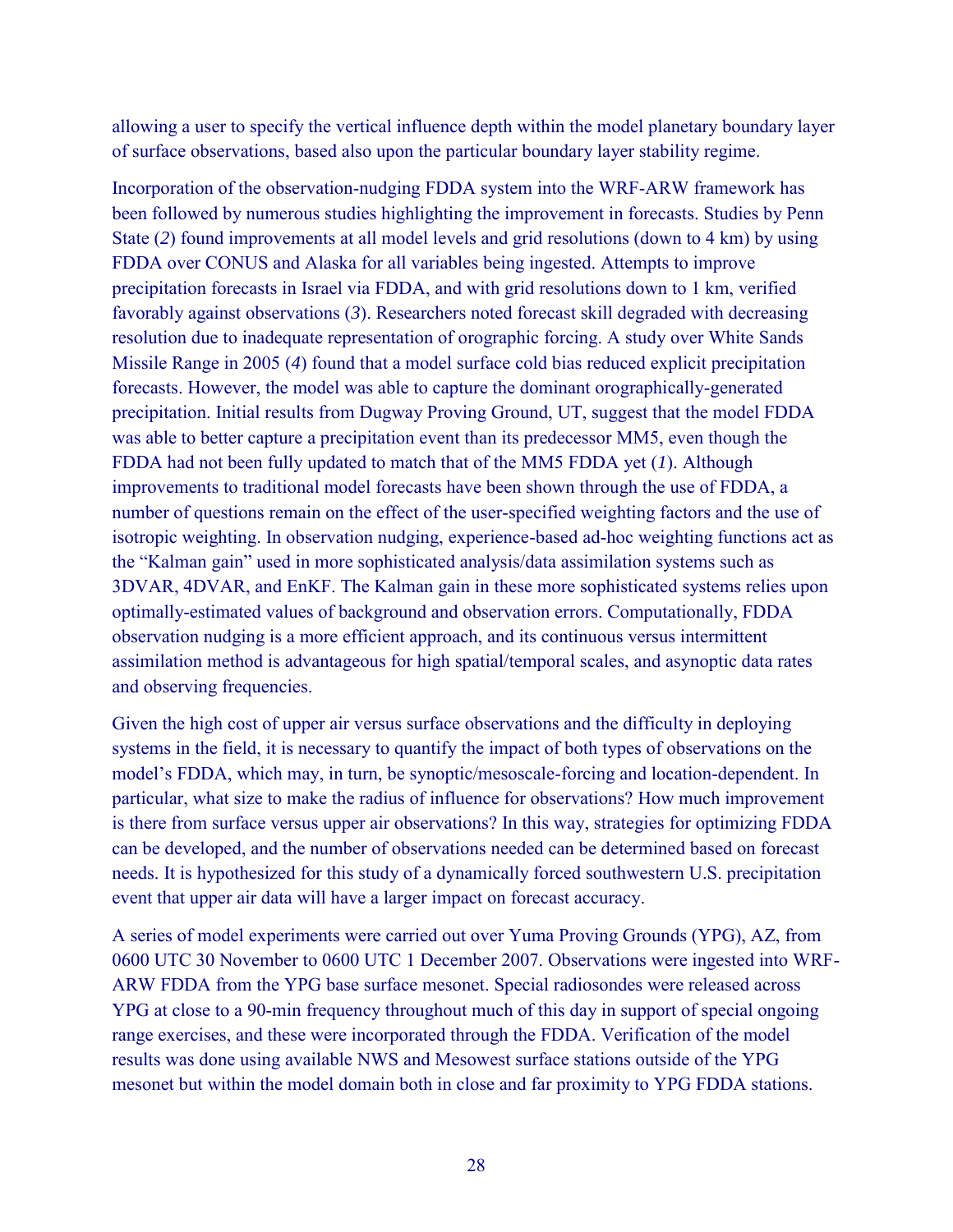### **2. Experimental Design**

A one-way, double-nest domain configuration of the WRF-ARW model, with horizontal grid spacing of 3 km and 1 km, respectively, was run for all experiments using 90 terrain-following vertical levels. Figure 1 displays the horizontal domain configuration. The center of the model domain is located within YPG. Observations included in the FDDA were taken from the YPG surface mesonet and radiosondes, and are shown on figure 1. There are five surface stations and three sounding locations included. As is shown, the surface stations were tightly clustered in one area, while the sounding locations were more evenly spaced. Two sets of sounding and surface stations are collocated. The large open circles represent our user-defined radii of influence for the observations that were tested in the experiments. The largest circles represent a radii = 120 (40) km, and the smaller circles are radii =  $60$  (20) km in domain 1 (2). The five station identifiers represent stations used in model verification. The model physics are held constant for all experiments and are summarized in table 1. Initial and lateral boundary conditions come from the NAM-218 forecasts produced by NCEP  $(\sim]2 \text{ km})$ .



Figure 1. Domain configurations for (a) domain 1 and (b) domain 2. Assimilated observations are represented as circles (surface stations) and triangles (radiosondes) and their radii of influence are approximated by the open circles with radii equal to 120 km and 60 km in (a) and 40 km and 20 km in (b). Verification stations are also labeled with 4-letter station ids. Location of domain 2 in (a) represented by box.

Additionally, an adaptive time-stepping method was used during integration of all experiments, except where specified. This method allows for shorter running time and less computational expense. Certain microphysics options were found to cause a positive bias in precipitation forecasts (*5*). However, these results are only from course resolution grids (>10 km), where convection is parameterized. Results have not been published on grids smaller than 5 km, in which cumulus physics are solved explicitly. The dynamic time-step used hereafter begins with a time-step of 18 s (6) in domain 1 (2). The maximum (minimum) allowed time-step is  $3 \times (.5 \times)$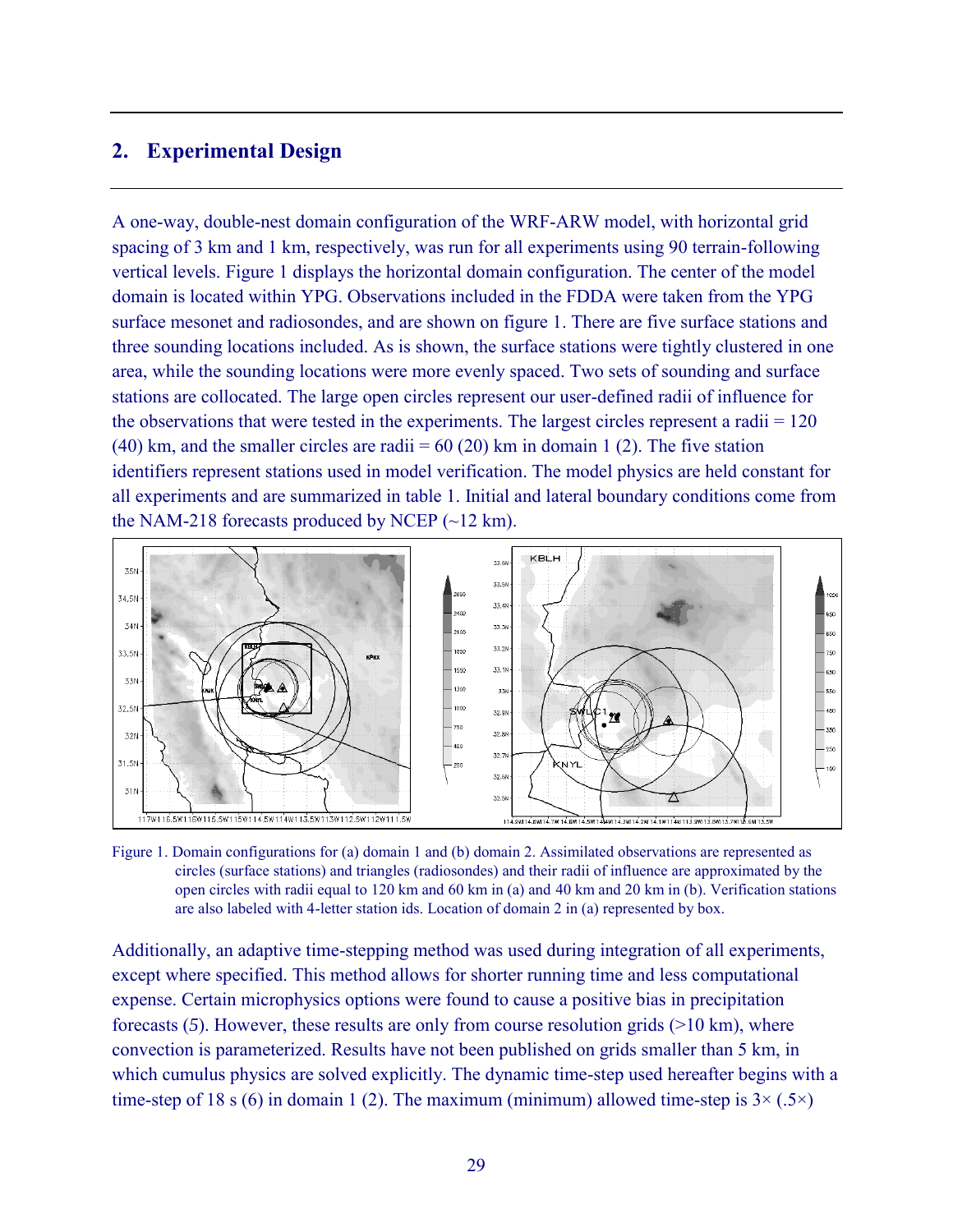the starting value. Runs with fixed, static time-steps were also executed to determine if and how dynamic time-stepping affects the explicit precipitation process.

| <b>Physics</b>     | <b>Scheme</b> |
|--------------------|---------------|
| Land surface       | Noah          |
| surface Layer      | <b>QNSE</b>   |
| PBL                | <b>QNSE</b>   |
| SW radiation       | Dudhia        |
| LW radiation       | <b>RRTM</b>   |
| Cloud microphysics | Thompson      |

Table 1. Model physics options used in all experiments.

All experiments were initialized at 0600 UTC 30 November 2007 and integrated for 24 hours. Observations were assimilated over the entire period of integration, except for the experiment labeled COLDS. The list of experiments and brief descriptions are found in table 2.

Table 2. List of model experiments with descriptions.

| <b>Experiment</b> | <b>Description</b>                                                               |
|-------------------|----------------------------------------------------------------------------------|
| LGRAD             | radii of influence for all obs domain $1 = 120$ km, domain $2 = 40$ km           |
| <b>HLRAD</b>      | radii of influence for UA obs remains same but surface obs 60 km, 20 km          |
| <b>SMRAD</b>      | radii of influence for all obs domain $1 = 60$ km, domain $2 = 20$ km            |
| <b>HSRAD</b>      | radii of influence for UA obs remains same but surface obs 30 km, 10 km          |
| <b>DFRAD</b>      | radii of influence for all obs set to 18 km, 6 km                                |
| <b>STATIC</b>     | same as HLRAD but with fixed time-step of 9 sec for domain 1, 3 sec for domain 2 |
| <b>COLDS</b>      | same as STATIC but with no fdda                                                  |

Analysis of model results will focus on the ability of the model to capture the rain event intensity and timing over the entire domain. Model rainfall totals compared to the verification stations totals will also be addressed. Variables that were assimilated will also be analyzed at the verification stations to determine how and if the observations had an impact. Observations will be compared to model results from the simple nearest grid point, as neither the number of stations nor the time period to validate was long enough to produce statistical significance or warrant the use of more robust methods.

#### **3. Results and Discussion**

The rain event that occurred across the domain from 30 November to 1 December 2007 was the result of a surface low pressure system moving up the coast of California and the passage of a strong upper-level trough. The coastal range of California and Baja, Mexico, provided additional lift and moisture advection up from the Sea of Cortez, which fed the system as it progressed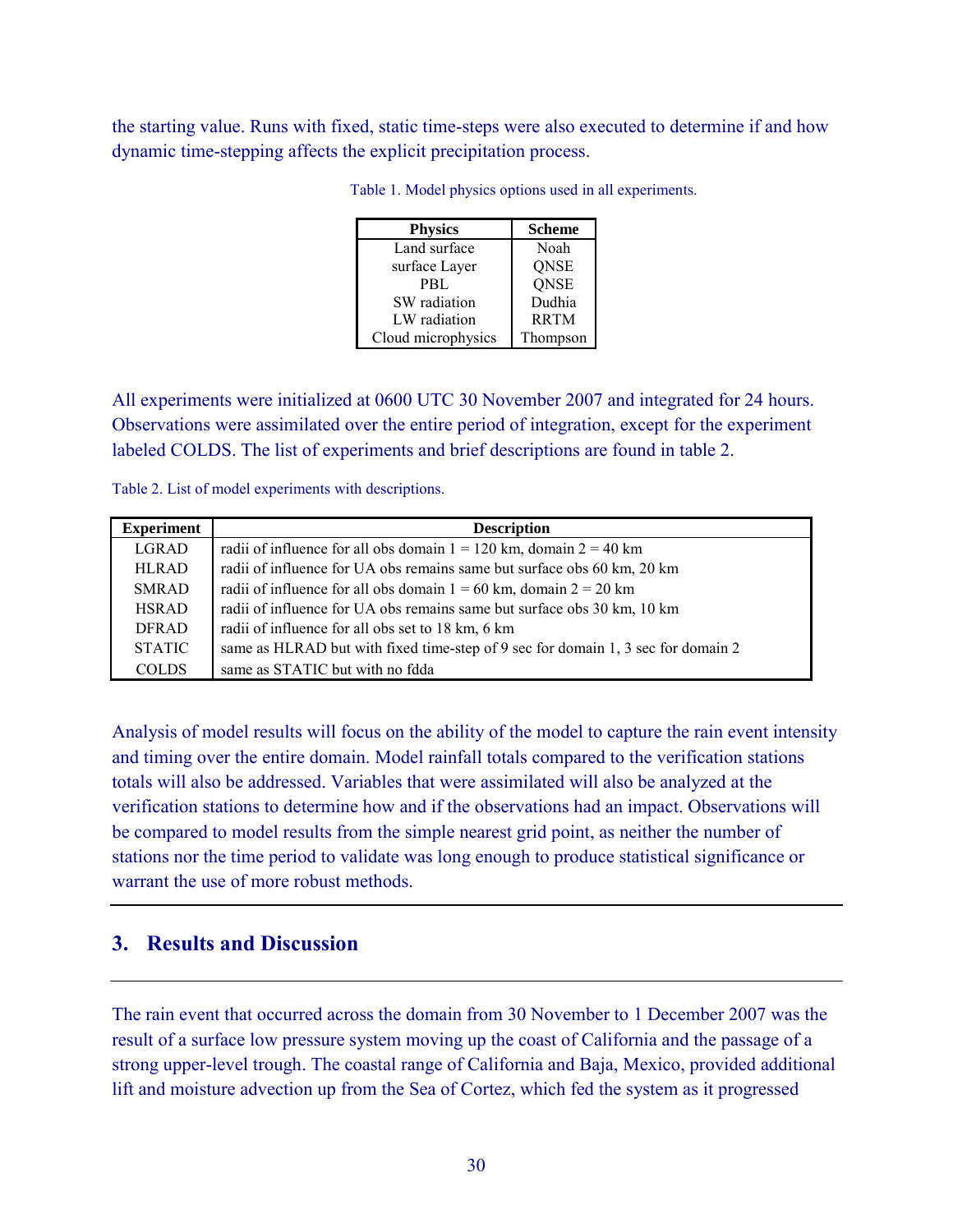through the region. A distinct convective band progressed through YPG from the west at 0200−0300 UTC 1 December and produced much of the precipitation in that local area. Overall, the system produced significant orographic, dynamic, and convective precipitation, as seen in the radar estimated precipitation in figure 2.



Figure 2. Estimated one day accumulated precipitation from radar ending 12 UTC 1 December 2007.

Objective analysis of the accumulated precipitation from domain 1 (figure 3) showed the same general features: a band of heavy precipitation over the coastal range with an area of low precipitation on the leeward side, a band of heavier precipitation near the California/Arizona border, and orographically forced precipitation to the NE in the Mogollon Rim of Arizona. Larger radii of influence showed more expansive regions of higher precipitation near southern Nevada and to the SE of the domain, while producing smaller regions of low precipitation in the lee of the coastal range, compared to runs with smaller radii of influence. The smaller radii of influence produced more orographic precipitation in the northwest of the domain and to the northeast in Arizona. However, all nest 1 simulations appear to have significantly underpredicted the magnitude of the precipitation amounts in the central and eastern Mogollon Rim country of Arizona. There areas were resolved explicitly on this 3-km outer nest. There were no major differences between precipitation from adaptive and static time-stepping runs. DFRAD showed less convective precipitation in the Yuma area and along the California/Arizona border, while producing slightly heavier orographic precipitation, especially to the NE. COLDS also showed a similar trend with noticeably less precipitation in the area of YPG.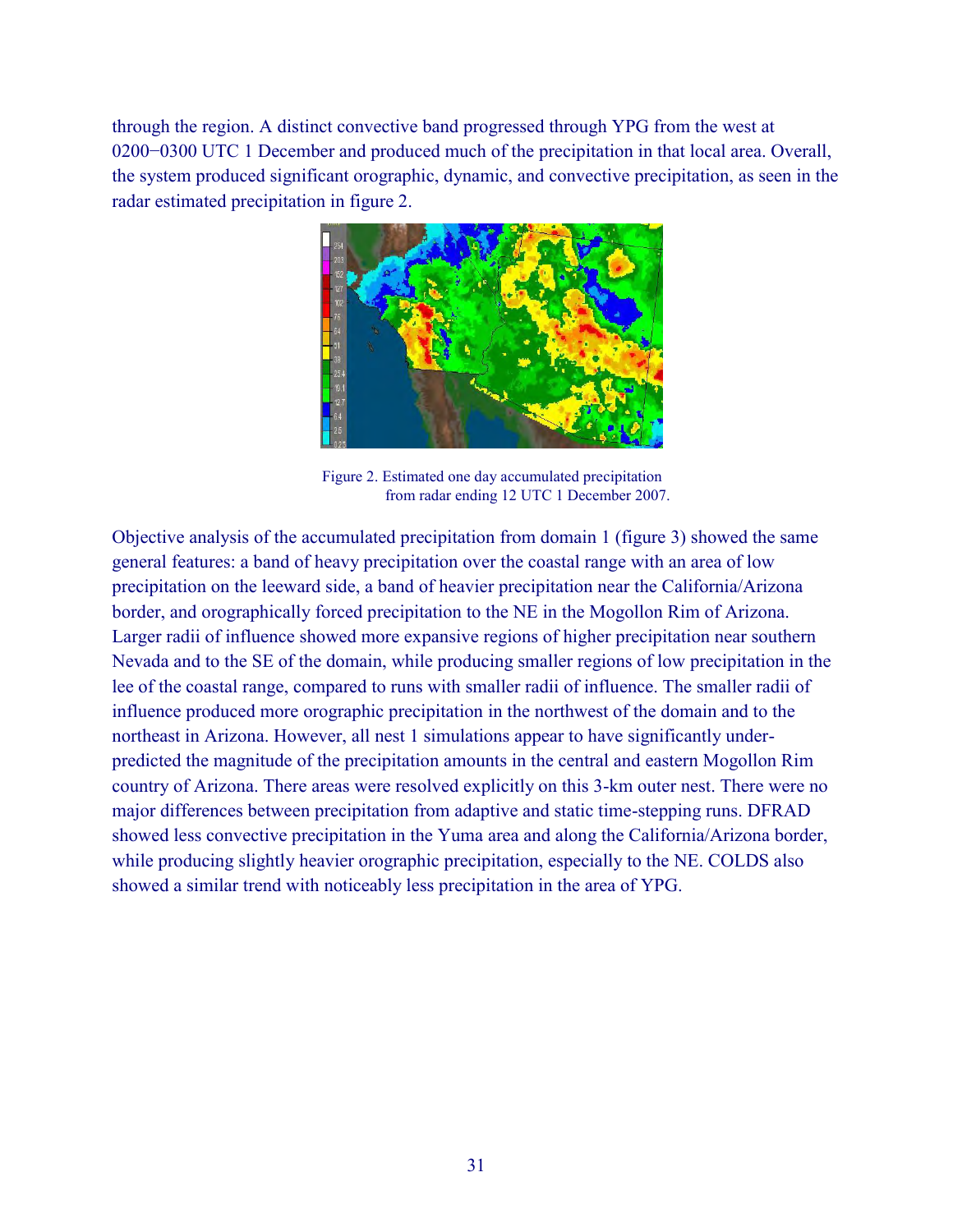

Figure 3. Experimental accumulated precipitation for the entire simulation over domain 1. Experiment labels top right.

The validation stations in close proximity to the FDDA sites showed differing trends in total precipitation, depending on how and if the passing convective bands were resolved. In figure 4, the staggering of heavy precipitation by approximately an hour was evident from observations. Model results showed similar trends in performance at KNYL and KBLH, with improvement from LGRAD to HLRAD and STATIC, while performance decreased in the remaining runs. At SWLC1, the smaller radii runs matched the precipitation totals better than the larger radii runs, which overestimated precipitation.



Figure 4. Observed and experimental accumulated precipitation in domain 1 for (a) KNYL, (b) KBLH, and (c) SWLC1.

It was evident that the model initiated precipitation too early across the entire domain for all experiments, often 3−4 hr prematurely in the YPG area. This was possibly due to slightly premature low-level moisture advection into the region from the Sea of Cortez (Note: this is not clear from the surface dewpoint comparisons at KNYL other than COLDS). The model showed a cold bias at all verification stations and can be seen in a sampling of experimental values at KNYL compared to observations (figure 5). Station dewpoints tracked observations during the later part of the runs after an early moist bias was eliminated. These two factors, the cold bias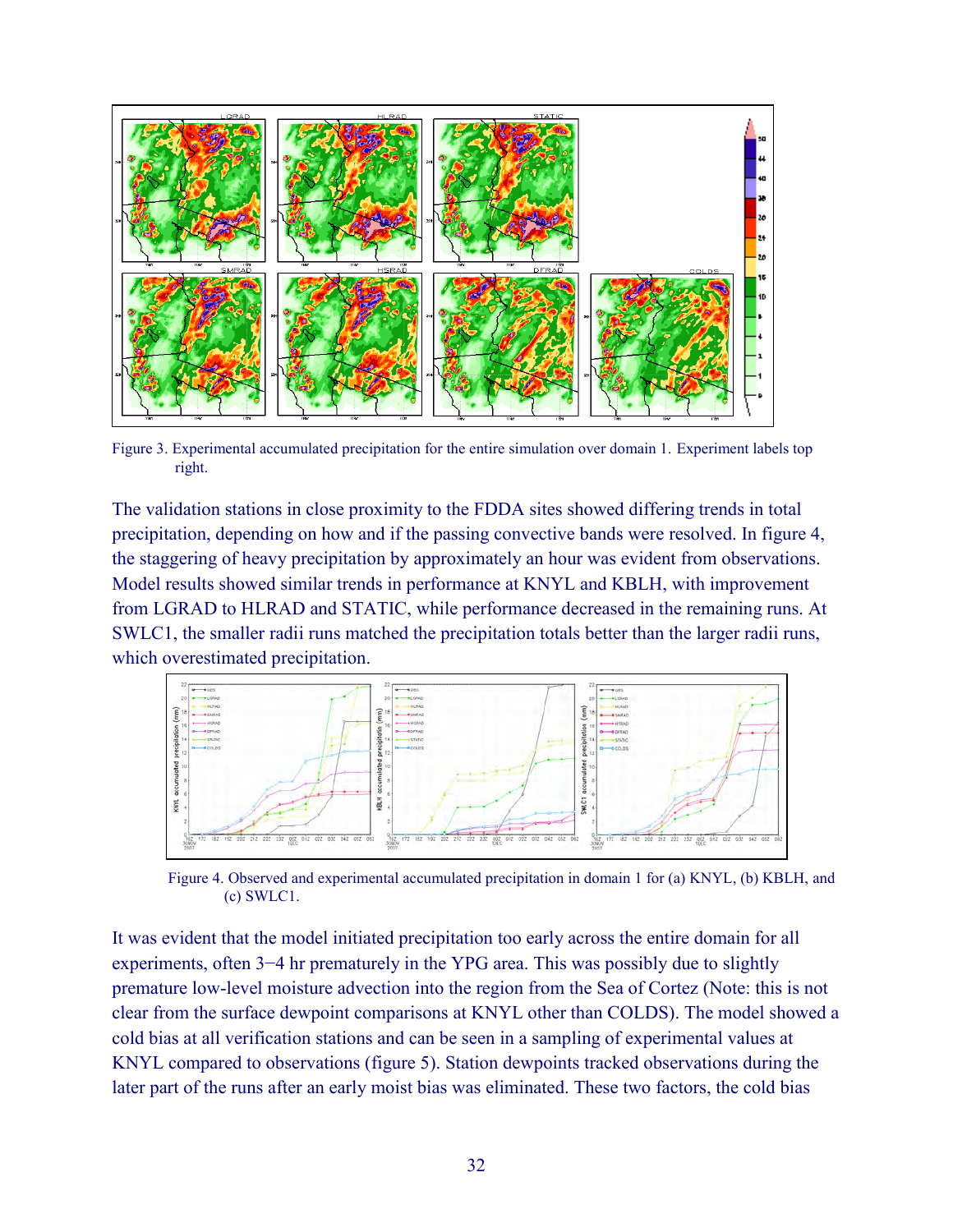and moist bias, increased the amount of latent instability at the surface and promoted convection to occur earlier. From observations, convection appeared to be limited by availability in moisture. Also, low-level convergence likely aided in this process to provide additional lift and produced a longer rain event than was observed.



Figure 5. (a) Temperatures and (b) dewpoints at KNYL valid 07 UTC 30 Nov 2007 - 06 UTC 1 Dec 2007.

As shown in the observed accumulated precipitation graphs in figure 4, much of the YPG-area rainfall fell within a 2-h window near the end of the period. This was the result of a convective rain band that formed and moved in from the W/SW out of SE California and Northern Mexico. The model developed this band with larger radii of influence for upper air observations but to a lesser degree in runs with smaller upper air radii (figure 6), resulting in the gap in accumulated precipitation seen in the experiments (figure 4). As widespread a precipitation shield as observed over the coastal range was not seen in any experiment, but this is almost certainly due to the mountains' location so close to the model outer nest lateral boundary. The radii size seemed to influence convection downstream, as well as upstream, as there was more reflectivity evident in the SMRAD runs to the NE. There was a substantial difference in precipitation produced downstream at Phoenix, AZ, (KPHX) between using larger or smaller radii of influence for upper air observations (c.f. figure 3).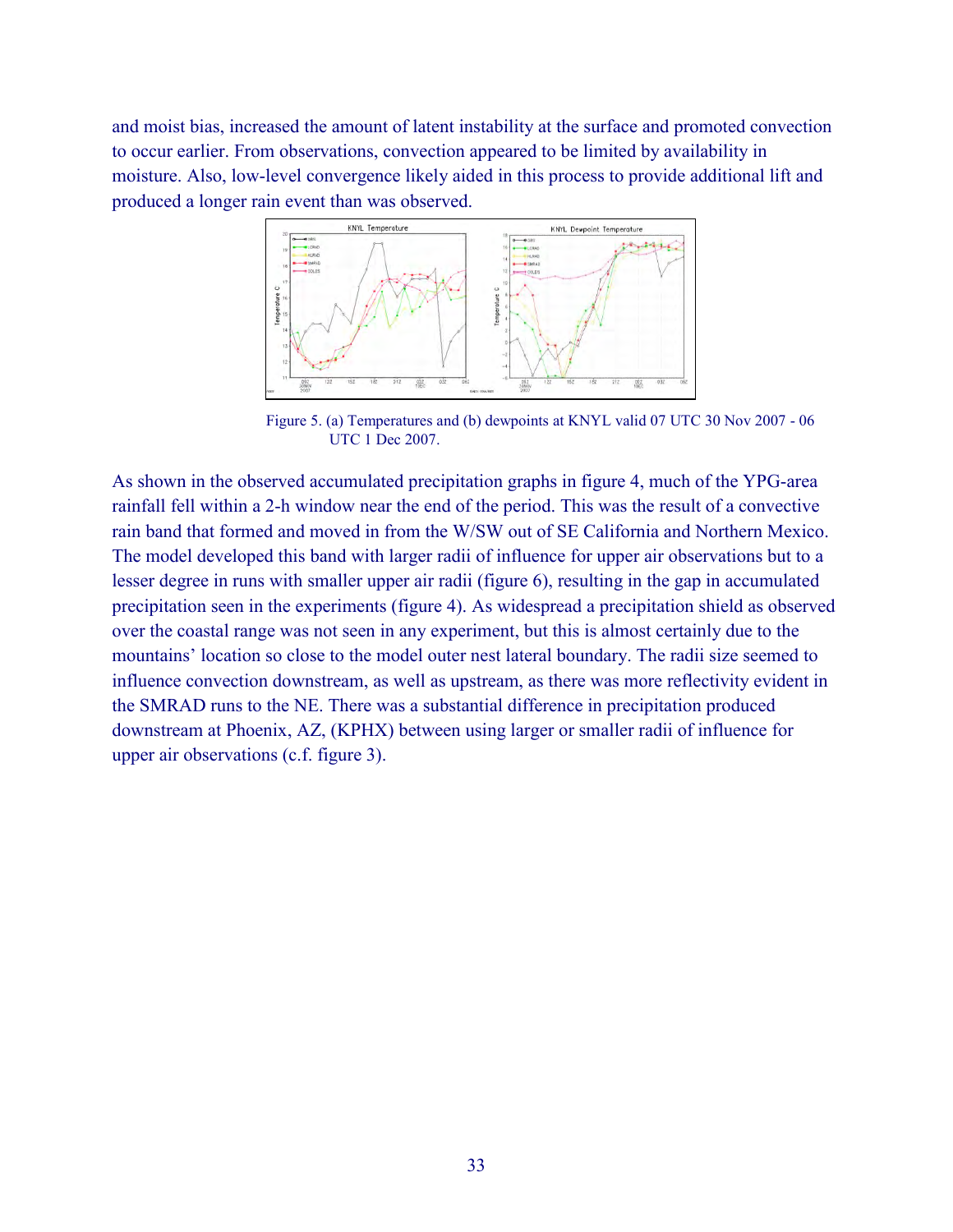

Figure 6. Model reflectivity and upper-level winds from experiment (L) HLRAD and (R) SMRAD valid 02 UTC 1 December 2007 (top) and 03 UTC 1 December 2007 (bottom).

The effects of the varying radii of influence were also seen in the temperatures and dewpoints at both KBLH and SWLC1, as the influence of the nudging diminished throughout the experiments (not shown). LGRAD and HLRAD performed better on average than SMRAD, HSRAD, and DFRAD. Wind speed and direction showed more spread over the experiments due to the nature of the complex flows surrounding the convective cells, which were represented differently in each run, and caused varied responses to the winds at each location.

The results for domain 2 followed those of domain 1, with LGRAD and HLRAD outperforming most other experiments (figure 7). This was expected since these experiments developed the outer nest convection the best, which fed into domain 2. The experiments with larger radii for the upper air observations produced more precipitation upstream of the observations (south) than experiments with smaller radii. The maximum region of precipitation for the small radii runs was found over the high point in the domain and verifies against observations. This feature was less defined in LGRAD and HLRAD but was clear in STATIC. DFRAD produced more (but less organized) precipitation upstream from observations than SMRAD and HSRAD but still well below observations. COLDS, with no observations, had similar results to DFRAD but with less downstream precipitation. However, there was a more noticeable difference in the performance between the adaptive and static runs in domain 2.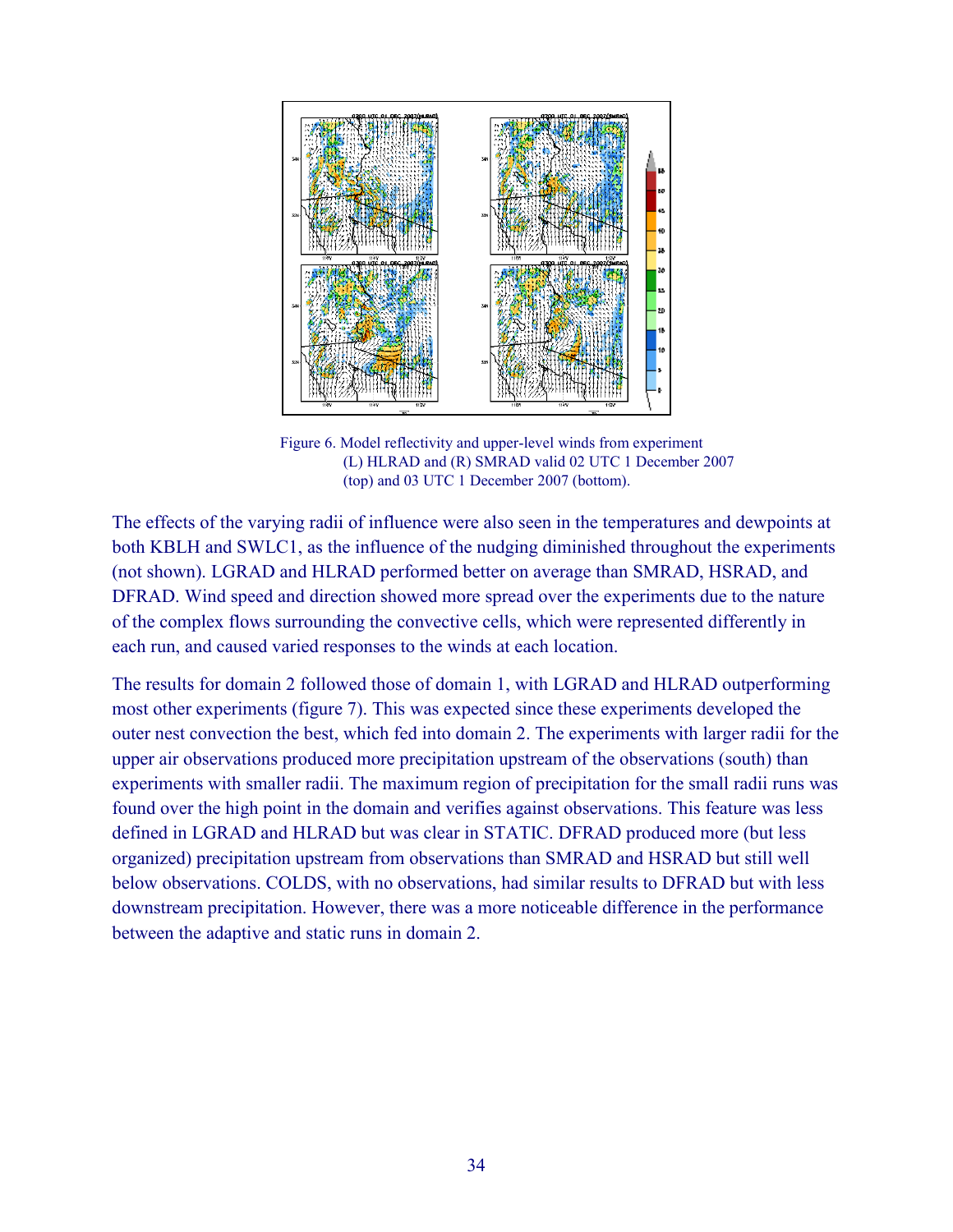

Figure 7. Experimental accumulated precipitation for entire simulation period over domain 2. Experiment labels top right.

The performance at the verification stations was similar in domain 2 as in domain 1, with KBLH and KNYL performing better with large radii experiments and SWLC1 with small radii experiments (figure 8). The results at KBLH were relatively unchanged from those in domain 1, which may be due to its close proximity to the boundaries of domain 2. SWLC1 was closer to the observations than KNYL and so experienced more nudging than KNYL (c.f. Fig 1). Regardless, experiments with larger radii of influence produced greater amounts of precipitation, but this may be more of a result from the boundary forcing from domain 1 rather than from nudging in domain 2. There was also an improvement at KNYL and SWLC1 in temperatures and dewpoints in experiments with large radii in domain 2 (vs from the domain 1 values not shown). Values did not change in experiments with small radii at KNYL since it was outside of the radii of influence, but values did increase at SWLC1 going from too dry to too moist. At SWLC1, experiments where the radii encompassed the station showed better performance with temperatures and dewpoints than those that did not.



Figure 8. Observed and experimental accumulated precipitation in domain 2 for (a) KNYL, (b) KBLH, and (c) SWLC1.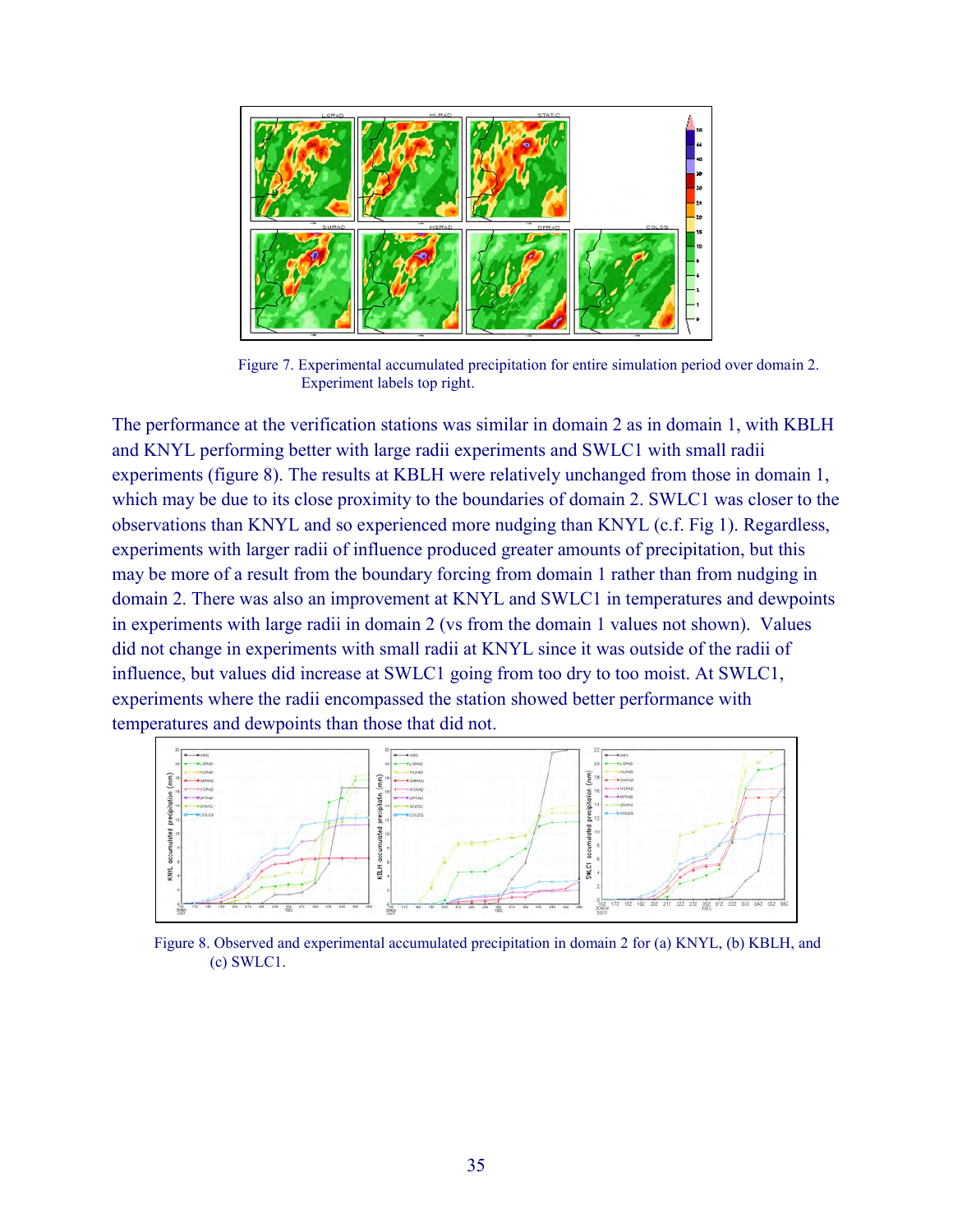#### **4. Summary and Conclusion**

Results showed that the use of large radii of influence appeared necessary for both surface and upper air observations in the WRF-ARW FDDA. In this case, upper air observations appeared to provide the greatest improvement in forecasted precipitation, while surface observations showed the most improvement prior to the onset of precipitation. Adaptive time-stepping did not display a bias in precipitation while cutting down on runtime by approximately 50%, which is critical to the Army's interest in running frequent FDDA cycling using such nesting configurations.

Significant differences in rainfall were produced over YPG, in both domains, between experiments using large radii and those with small radii. The large radii experiments produced more precipitation that matched observed radar estimated precipitation patterns over the region and local station precipitation totals. These runs also produced more coherent reflectivity values, representing the convective band that produced heavy precipitation in the area, which was not produced in experiments with small radii (especially for upper air observations). Surface variables also showed improvement in these experiments, which appeared to be more of a result of upper air observations rather than surface observations. More research is needed on surface variables to confirm these findings. Downstream effects from upper air observations could be seen in domain 1 precipitation fields, likely as a result of the current isotropic weighting approach used in the FDDA nudging. This may be solved by using a slightly smaller radius of influence, or in the future new approaches to FDDA that can apply anisotropic weightings.

Based on the precipitation totals produced from the experiments, upper air observations appeared to have a greater impact on performance than surface observations for this highly dynamic case. Only surface dewpoints showed a dramatic improvement from the inclusion of surface observations in FDDA. Wind speeds and directions showed some improvement but were difficult to verify against suspect station data. However, in conditions of weak synoptic/dynamic forcing and significant terrain and/or land use heterogeneity, these findings could be completely different. Much more research must be done.

Adaptive time-stepping produced impressive savings in computational cost and runtime, while producing results similar from a static time-step. The omission of the STATIC series in figure 5 was due to its striking resemblance to its adaptive counterpart HLRAD. The improvement in runtime was approximately 50%. This is slightly higher than previously reported savings because the extra computational costs from the relaxation terms in FDDA are significantly reduced at larger time-steps with a minimal impact on performance. On the 1-km domain, there were larger differences in the precipitation field between the static and adaptive experiments than on the 3 km domain.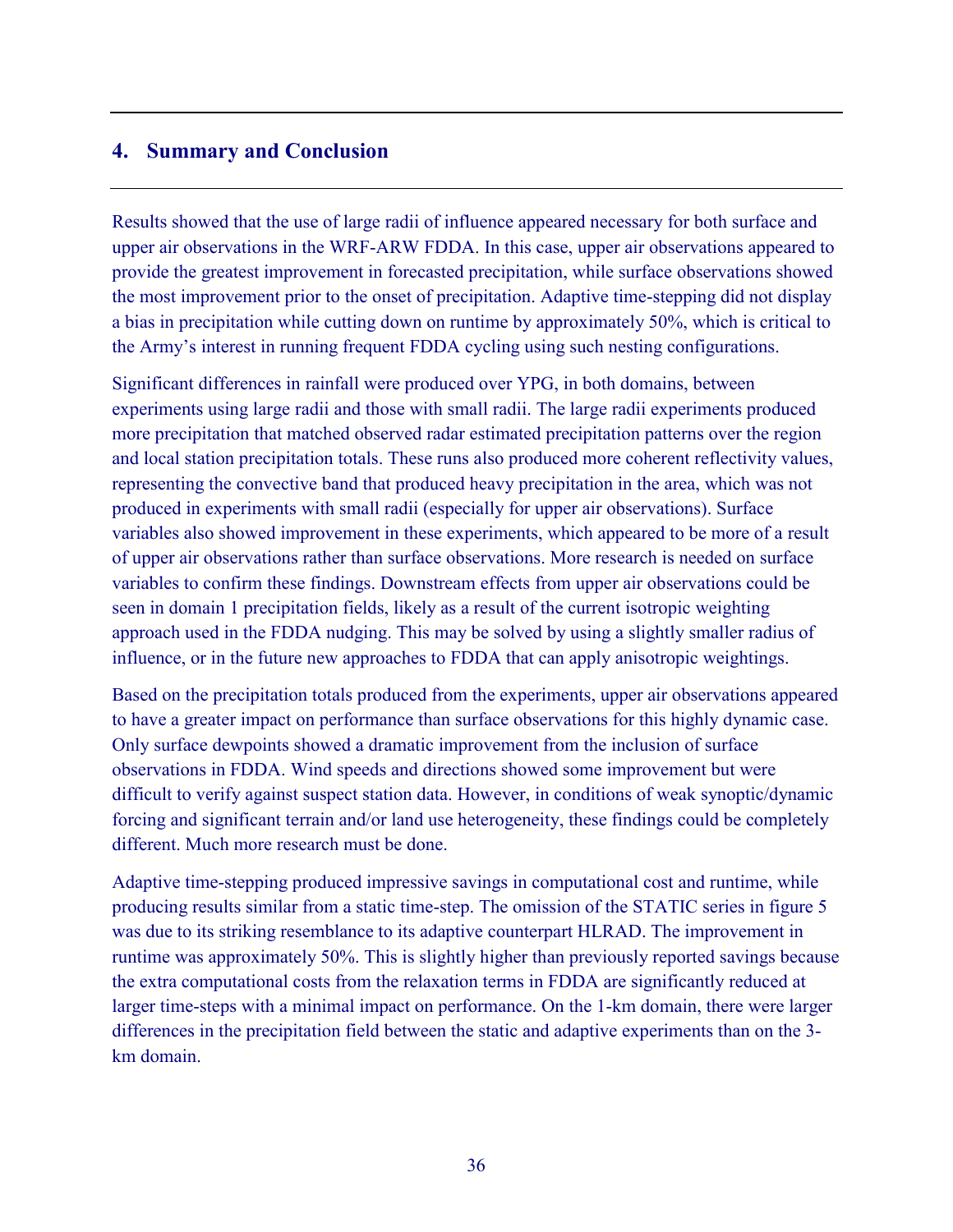Further research is needed to continue to improve WRF-ARW FDDA. Potential experiments should investigate the use of FDDA on the coarse domain only; the inclusion of upstream sounding data to improve upstream precipitation and convection; the performance of different microphysics schemes; the assimilation of one variable at a time (i.e., temperature, moisture, or winds); and, most importantly, the reduction of the model daytime cold bias at the surface.